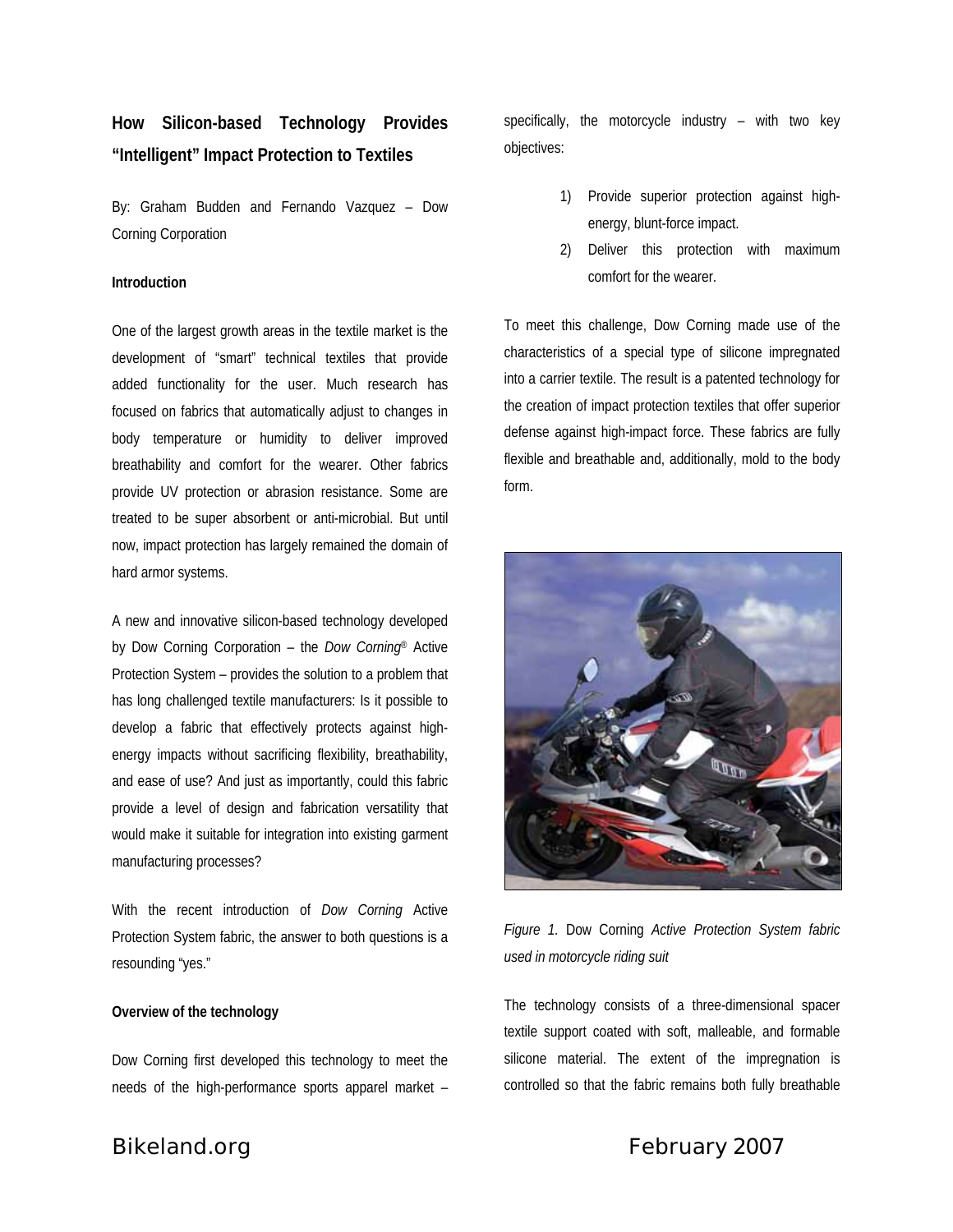for maximum comfort and easily bendable to allow conformity to the body. It remains soft and flexible under normal conditions, but when stressed under a high-impact force, it instantly transforms to a rigid solid, but only for the duration of the impacting force. After the force has been dissipated through the fabric construction, the silicone quickly becomes soft and flexible again.

The choice of textile affects overall impact performance and comfort. Spacer fabrics have been shown to be particularly advantageous and can enhance impact performance, flexibility, and comfort. Key parameters for these three-dimensional structures include thickness, monofilament density, monofilament thickness, and angle of the monofilament surface configuration.

When impregnating the fabric, it is particularly important to present the silicone so that it can readily absorb the impacting force through the spacer yarns in the direction of the force. Careful engineering of the dimensions of the spacer textile ensures this orientation, allowing the silicone to absorb maximum force, yet leaving the fabric completely breathable.

The silicone on the fabric surface and the spacer yarns in the immediate strike area first receive the impacting force. These instantly become rigid and transmit energy to adjacent spacer yarns, which also become rigid, thus spreading the impact. **See Figure 2**.



## *Figure 2. Cross section of impact protection fabric*

#### **Key features and benefits**

When used in personal impact protection systems, this fabric offers a unique combination of performance and comfort benefits that are particularly suited for use in protective clothing and equipment:

- High Performance: Instantly absorbs and dissipates high-impact energy.
- Flexible: Delivers unrestricted freedom of movement.
- Breathable: Uses an open structure that allows natural ventilation and airflow.
- Versatile: Can be cut, shaped, and contoured for virtually unlimited design possibilities.
- Customizable: Material properties can be adapted to meet exact manufacturer needs.

Because its protective capabilities are silicon-based, the fabric is also thermally stable. A slight tack develops at temperatures over about 80˚C, but disappears upon cooling. The fabric remains flexible at low temperatures (- 20˚C) and is not expected to experience any adverse effects in regard to flexibility or impact performance, even at temperatures as low as -40˚C.

#### **Test results**

Independent testing shows that the Active Protection System meets or exceeds EU protection standards for a variety of sports apparel and equipment. In these tests, a weight is dropped vertically onto the test piece and the transmitted force is measured. For example, the graph in **Figure 3** shows a typical impact event under EN 1621-1 test conditions for limb protection in motorcycle apparel. This test, in which transmitted force is plotted over time, compares a typical hard-shell protector with Active Protection System fabric.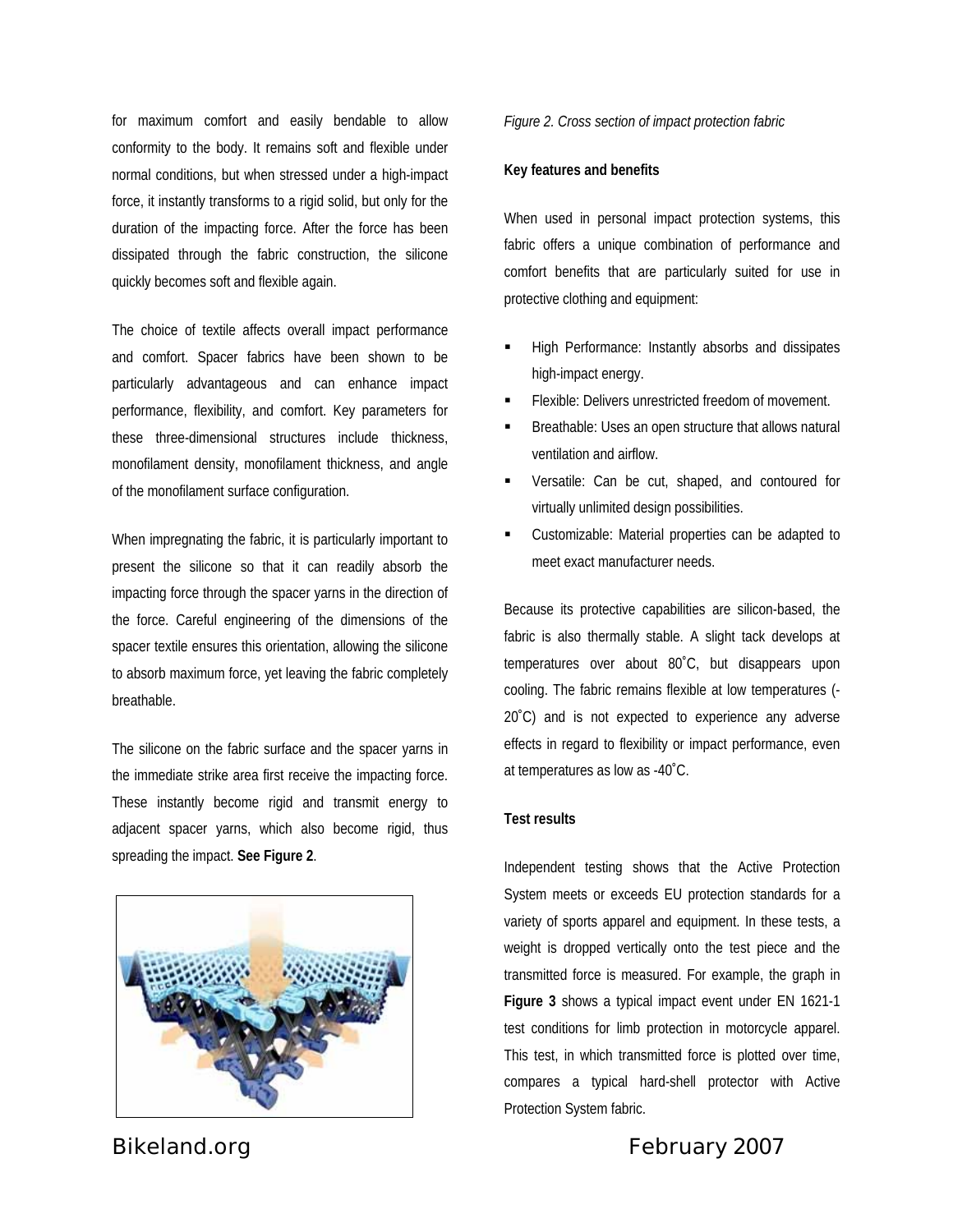



*Figure 3. Typical impact results* 

Of particular note in this example are the lower peak force and duration of the peak force displayed by the fabric. The textile dissipates the impact energy over a longer period than hard armor, which results in a less traumatic impact event. By contrast, a typical hard-armor product shows a higher force response over a shorter time. For the wearer, this means the force is felt more and could lead to more soft tissue damage.

By using the fabric in several layers, it is possible to protect very specific areas against varying impact levels. For example, two layers can be used on elbows, shoulders, and knees, three to four layers on the spine for maximum protection, and perhaps one layer along the forearm or shin. Results can also vary depending on the weight of silicone impregnated into the textile.

Further testing has been completed using the EN 1621-1 standard to assess performance against higher impact energies and the effect of multiple layers of fabric. Results are shown in **Figure 4**. Of particular interest is the large drop in transmitted force achieved by layering the fabric. This is due to the increased thickness along with a smaller contribution from the discontinuity between the fabric layers, which also helps reduce the transmitted force.

#### *Figure 4. Impact results at higher energies*

In addition to the EN 1621 standards for motorcycle apparel, Dow Corning has begun initial testing of Active Protection System fabric against European Standards minimum safety requirements for a selection of other sports-related protective devices including:

- Equestrian Shoulder **Protectors**
- Martial Arts Head Guards
- Soccer Shin Guards
- Field Hockey Shin Guards
- Cricket Thigh Guards
- Cricket Batsmen Gloves
- Ski Helmets

The results show that the protective fabric is capable of passing all the standards when suitably layered to increase thickness. In many cases, the thickness is less than current armor, plus it has the advantage of much improved flexibility and breathability.

Because the fabric is porous and breathable it is not "waterproof" in that it does not provide barrier protection against water. However, testing on motorcycle apparel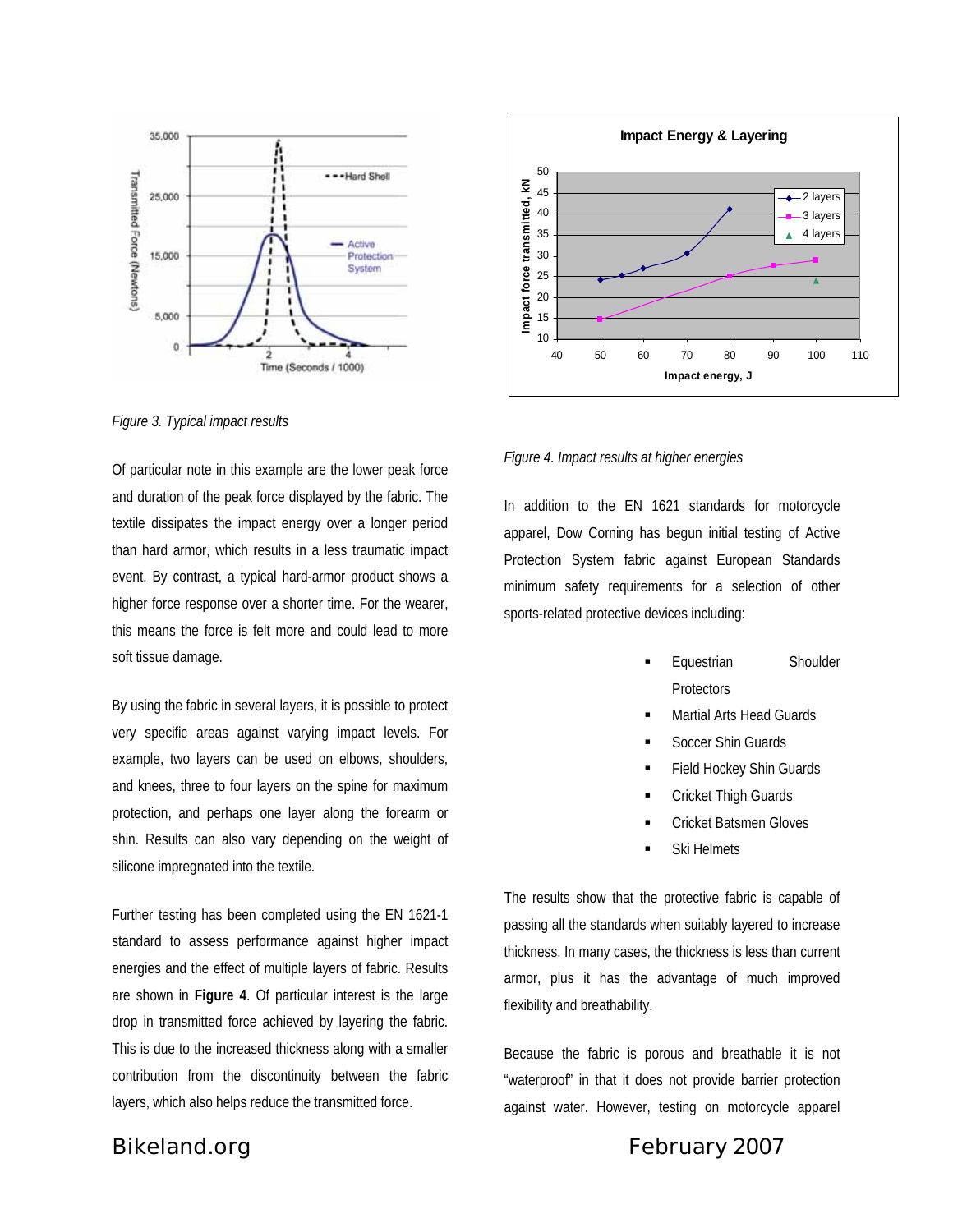shows that the fabric does not lose performance when wet, which is very important for many applications.

Obviously, the technology has not yet been tested for every possible application condition. Like any new technology, it is incumbent upon the end-product manufacturer to determine its own guidelines based on an item's intended use, specific requirements, and testing conditions.

## **Application opportunities**

The high level of comfort and impact performance combined with the versatility of having a textile solution rather than a component molded part offers virtually unlimited application opportunities that extend far beyond the apparel market:

- Industrial and geo fabrics: compartment lining fabrics, protective casings and enclosures, sound damping
- **Medical devices: hip protection, head protection,** orthopedic accessories
- Architecture and construction: energy-absorbent flooring, blast protection, sound damping
- Military and civil defense: concealable armor, fragment armor, blast protection, helmets

Apparel and equipment designers can use Active Protection System fabric in places where hard armor would be too bulky, inflexible, or unwieldy. It also integrates easily into existing manufacturing processes because it can be cut and sewn. (Heat welding in not recommended at this time.)

In short, the *Dow Corning* Active Protection System has the potential to truly revolutionize the technical textile and impact protection market.

Source: All testing data is original and comes from Dow Corning or independent testing labs. Testing was completed according to British Standards guidelines using EN testing methods.

## **Dow Corning Author Biographies and Contact Information**

## Graham Budden

Graham Budden has a degree in chemistry from the University of Bristol (UK) as well as research experience at the University of Cambridge (UK). He has broad experience in the use of silicones for the textile industry. For the past 10 years, he has worked on applications of silicone coatings in industrial textiles, in particular those used in automotive airbags. More recently he has extended his experience to the application of silicone materials to prevent personal injury from impact events.

## E-mail: graham.budden@dowcorning.com

## Fernando Vazquez

Fernando Vazquez is a global technical leader for Dow Corning fabric finishing and a senior applications engineer for textiles in North America. He received a bachelor of science degree in chemical engineering from the National University of Mexico in Mexico City and a master of business administration from Wake Forest University in Winston-Salem, N.C., USA.

Vazquez has published several whitepapers including, "The Easy Care vs. Softness Challenge," Textile Technology International, 2005; "Trouble Free Performance in Finishing Conditions," Textile Technology International, 2004; and "Silicones: Beyond Softening in Garment Finishing" at AATCC Garment Symposium, 1999. He has been a member of the AATCC since 1999.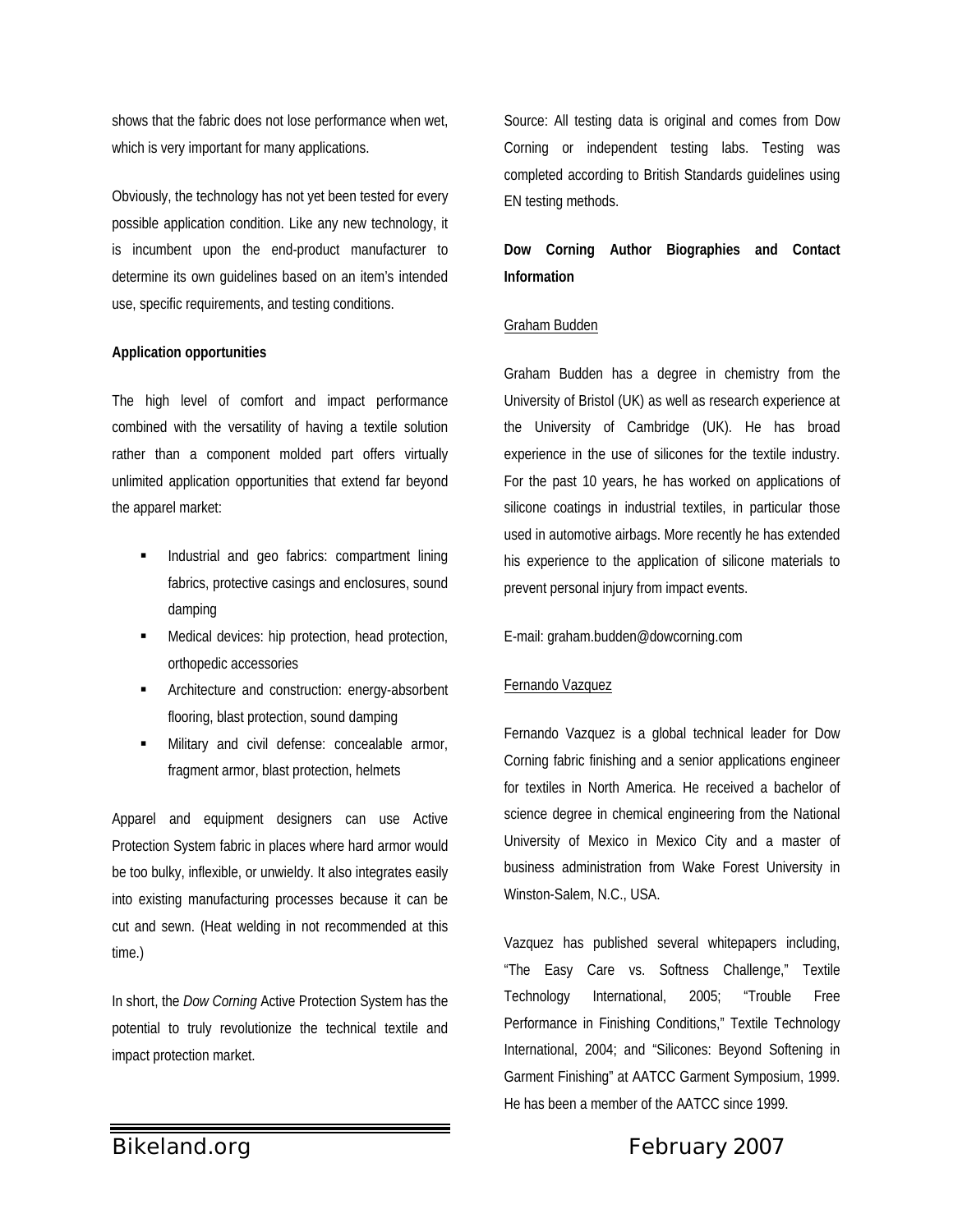

## **Key features and benefits**

The Active Protection System offers features and benefits that other armor systems simply cannot achieve.

*• High Impact Performance* 

The System absorbs and dissipates energy, greatly reducing impact forces transmitted to the body.

## *• Flexible*

The System is totally flexible. It readily molds to the contours of the body giving the wearer great freedom of movement.

#### *• Breathable*

The System is based on an open structure, allowing natural ventilation and airflow around the body for ultimate comfort.

#### *• Customizable*

Because the System is a textile, it can be cut into different shapes and sizes. Now you can create unique and stylish designs with protection fully integrated into the garment wherever you want it. Layers can be built up to maximize protection for vulnerable parts of the body.



Cross section of APS fabric.

## **What is the** *Dow Corning***® Active Protection System?**



The *Dow Corning*® Active Protection System is a premium "intelligent" textile that uses patented technology to deliver unprecedented levels of impact safety *and* comfort for the wearer. It is comprised of innovative materials that instantly become rigid upon impact, but flex with body movements when protection is not required.

Unlike bulky hard-armor component systems, the Active Protection System can be sewn directly into garments and accessories to shield the wearer against high-energy impacts. And because it is a versatile, sewable fabric, it will integrate easily and quickly into standard manufacturing processes. With the Active Protection System, you can now offer your customers a truly revolutionary advancement in protective apparel that provides:

- >> Superior protection
- >> Outstanding comfort
- >> Freedom of movement

## **How does it work?**

The patented System consists of a threedimensional spacer textile treated with a specially formulated, responsive silicone coating. Material application is carefully controlled so the fabric retains good breathability and flexibility.

This "intelligent" textile remains soft and flexible under normal conditions, but hardens instantly upon impact. When the impact force is removed, the material immediately returns to a flexible state.

Upon impact, the Active Protection System instantly **absorbs and distributes** energy away from the impact area.

**Normal conditions: Flexible**





**After impact: Immediately returns to a flexible state**



# S U P E R I O R D E F E N S E A N D C O M F O R T**DOW CORNING® ACTIVE PROTECTION SYSTEM**